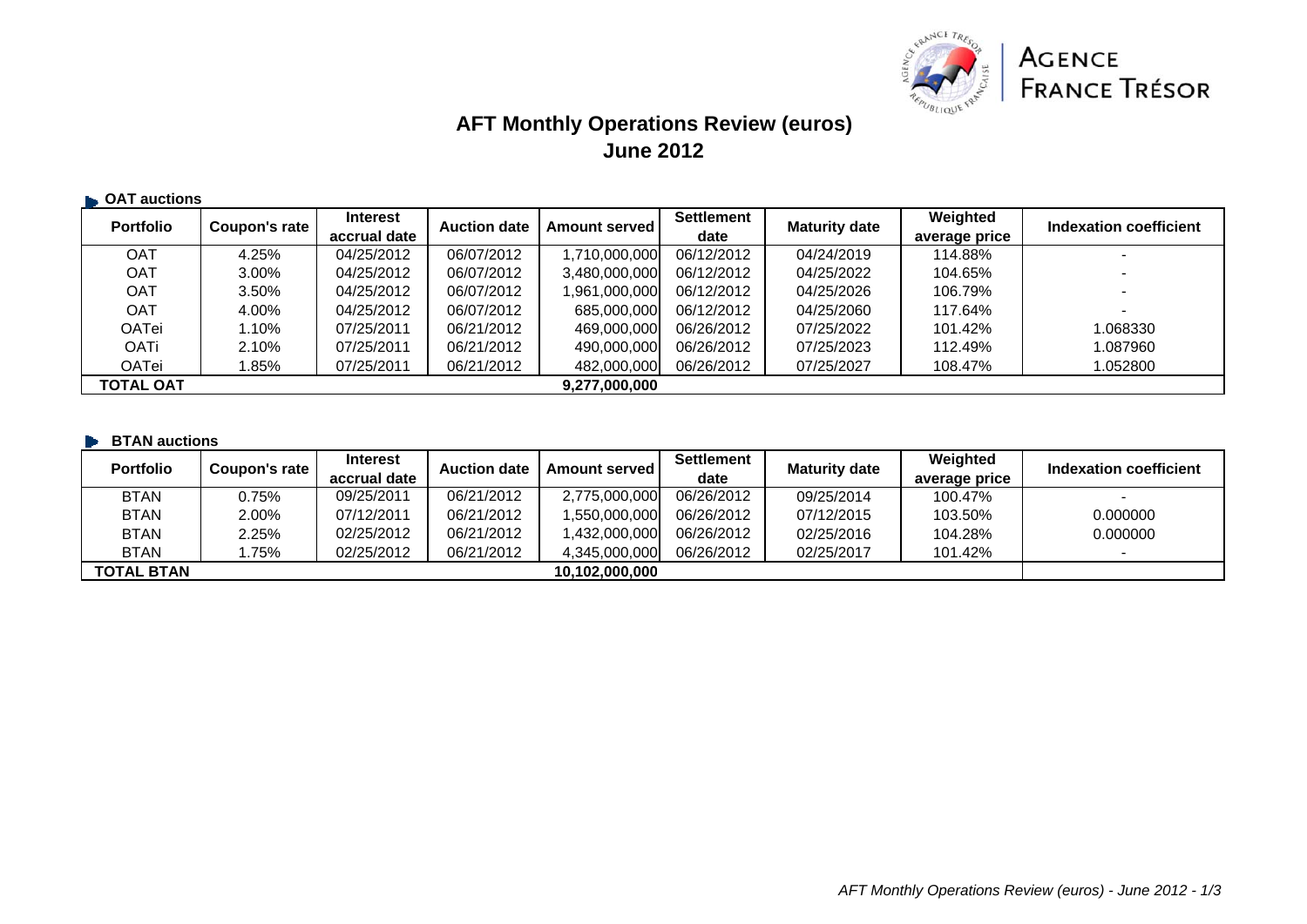

| <b>Portfolio</b> | <b>Auction date</b> | Term (weeks) | <b>Amount</b> | Settlement date | <b>Maturity date</b> | <b>Weighted average</b> |
|------------------|---------------------|--------------|---------------|-----------------|----------------------|-------------------------|
|                  |                     |              | served (sm)   |                 |                      | rate $(\%)$             |
| <b>BTF</b>       | 06/04/2012          | 12           | 3,865         | 06/07/2012      | 08/30/2012           | 0.082                   |
| <b>BTF</b>       | 06/04/2012          | 25           | 1.999         | 06/07/2012      | 11/29/2012           | 0.115                   |
| <b>BTF</b>       | 06/04/2012          | 52           | 1,998         | 06/07/2012      | 05/30/2013           | 0.178                   |
| <b>BTF</b>       | 06/11/2012          | 13           | 4,519         | 06/14/2012      | 09/13/2012           | 0.075                   |
| <b>BTF</b>       | 06/11/2012          | 24           | 1.796         | 06/14/2012      | 11/29/2012           | 0.129                   |
| <b>BTF</b>       | 06/11/2012          | 50           | 1.370         | 06/14/2012      | 05/30/2013           | 0.214                   |
| <b>BTF</b>       | 06/18/2012          | 5            | 937           | 06/21/2012      | 07/26/2012           | 0.049                   |
| <b>BTF</b>       | 06/18/2012          | 12           | 4,870         | 06/21/2012      | 09/13/2012           | 0.058                   |
| <b>BTF</b>       | 06/18/2012          | 23           | 1,698         | 06/21/2012      | 11/29/2012           | 0.094                   |
| <b>BTF</b>       | 06/18/2012          | 49           | 1,581         | 06/21/2012      | 05/30/2013           | 0.190                   |
| <b>BTF</b>       | 06/25/2012          | 13           | 4,695         | 06/28/2012      | 09/27/2012           | 0.056                   |
| <b>BTF</b>       | 06/25/2012          | 22           | 1,534         | 06/28/2012      | 11/29/2012           | 0.104                   |
| <b>BTF</b>       | 06/25/2012          | 52           | 2,196         | 06/28/2012      | 06/27/2013           | 0.177                   |
| <b>TOTAL BTF</b> |                     |              | 33,058        |                 |                      |                         |